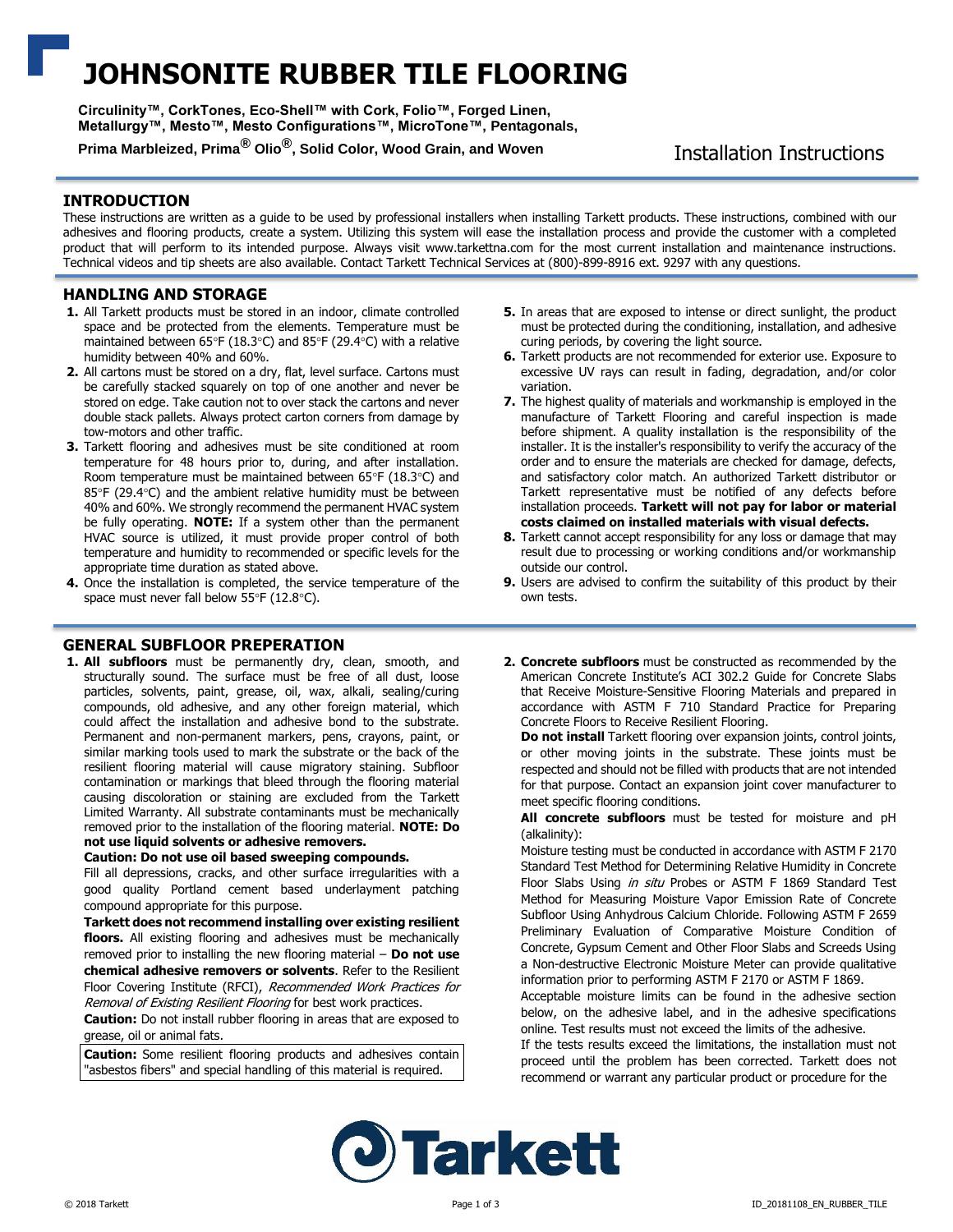remediation of high moisture in concrete substrates. There are several companies that manufacture products suitable for moisture remediation. We suggest you refer to the current ASTM F 710 Standard Practice for Preparing Concrete Floors to Receive Resilient Flooring and ASTM F 3010 Standard Practice for Two Component Resin Based Membrane-Forming Moisture Mitigation Systems for Use Under Resilient Flooring Systems.

A pH test for alkalinity must be conducted. Acceptable pH range of the adhesive can be found in the adhesive section below, on the adhesive label, and in the adhesive specifications online. Results must not exceed the limits of the adhesive. If the test results are not within the acceptable range, the installation must not proceed until the problem has been corrected.

**3. Wood subfloors** must have a minimum 18" (47 cm) of crossventilated space between the bottom of the joist and ground. Exposed earth crawl spaces must be sealed with a polyethylene moisture barrier.

Subfloors must meet local and national building codes. Trade associations, such as the APA -The Engineered Wood Association, offer structural guidelines for meeting various code requirements. Refer to ASTM F 1482 Standard Practice for Installation and Preparation of Panel Type Underlayments to receive Resilient Flooring, for additional information.

**Single Floor Wood Construction and Tongue and Groove subfloors** must be covered with 1/4" (6.4 mm) or 1/2" (13 mm) APA approved underlayment plywood. Use 1/4" (6.4 mm) thick

# **INSTALLATION**

- **1. Adhesive Application:** See adhesive chart below and follow adhesive label instructions for proper use.
- **2. Tile Installation Procedure:**
	- **a.** Square the area and establish reference points on substrate.
	- **b.** Lay out the tiles so that a minimum of one-half of a tile forms the border along the perimeter.
	- **c.** Apply the adhesive to the substrate and allow proper open time. **Open and working times are dependent on the ambient temperature, humidity, air movement, and substrate porosity and temperature. It is the installer's responsibility to modify the open and working time for jobsite conditions.**
	- **d.** Use established reference points and install the flooring.
	- **e.** Lay tiles with the directional arrow (found on back) pointing in the same direction.
	- **f.** Patterned tiles may be 'quarter turned' to create a checkerboard pattern.
	- **g.** Tiles should be lightly butted together when placing the flooring into the adhesive.
	- **h.** Do not force tiles together creating a ledge condition at the seams and corners. Sliding tiles will result in forcing the adhesive out between the seams.
	- **i.** When using 975 Two-Part Urethane or 996 Two-Part Epoxy Adhesive the installer **MUST** work off the flooring.
	- **j.** Periodically, lift the corner of an installed tile to ensure proper transfer of adhesive.
	- **k.** Roll floor in both directions with a 100 pound three-section roller. Use a small hand roller in areas that cannot be reached with a large roller.
	- **l.** Inspect the floor surface, especially seams, and remove any adhesive on the surface.

**NOTE: The Pentagonals product line consists of three shapes, Monument, Diamond and Shell. Monument and Diamond are recommended as small feature areas, such as logos or insets (maximum 100 ft² area). Shell may be installed in larger areas. Floor preparation is extremely** 

underlayment panels for boards with a face width of 3" (76 mm) or less. For boards wider than 3" (76 mm) face width use 1/2" (13 mm) underlayment panels.

Countersink nail heads and fill depressions, joints, cracks, gouges, and chipped edges with a good quality Portland cement based patching compound designed for this purpose.

**Do not install over OSB (Oriented Strand Board), particle board, chipboard, lauan or composite type underlayments.**

- **4. Terrazzo and Ceramic floor** surface must be thoroughly sanded to remove all glaze and waxes. Remove or replace all loose tiles and clean the grout lines. Use a good quality Portland cement based leveling compound to fill all grout lines and other depressions.
- **5. Steel floor** surface must be mechanically abraded to assist with the adhesive bond. The floor must be cleaned to remove all dirt, rust and other contaminants that could affect the adhesive or the bond of the flooring material to the substrate. Surface must be primed with a rust inhibitor. It is important to follow the non-porous installation instructions when installing over metal.
- **6. Concrete floors equipped with a radiant heating system:** Turn the heat down to  $65^{\circ}F$  (18.3 $^{\circ}C$ ) for at least 48 hours before installation. Heat may be gradually returned to operating temperature 48 hours after installation. Surface temperature must not exceed  $85^{\circ}$ F (29.4°).
- **7. An adhesive bond test** must be performed using the actual flooring materials and adhesive to be installed. The test areas must be a minimum of 36" x 36" and remain in place for at least 72 hours and then evaluated for bond strength to the concrete.

**critical to reduce risk of gapping. Typical rubber tile installation requires that tiles be installed in the same production direction to avoid a difference of light refraction, which may be construed as shading. Because Pentagonals are designed to be installed in different directions, the illusion of shading may occur within tiles.**

# **3. Post Installation Floor Protection:**

We recommend that the installation of new flooring material not be performed until all the other trades have completed their work. Proper precautions must be taken during and after the installation process to avoid damage to the newly installed flooring.

# **a. Immediately after installation:**

- All traffic must be restricted for a minimum of 24 hours after installation. The floor may receive immediate traffic when installing with SpraySmart adhesive.
- All heavy traffic, rolling loads, pallet jacks, and furniture or appliance placement must be restricted for a minimum of 72 hours after installation.
- Flooring must be swept or vacuumed to remove loose dirt and grit prior to the application of proper floor protection. (Do not trap dirt and grit under floor protection.)
- Apply floor protection suitable for construction foot traffic such as: undyed heavy Kraft paper, Ram Board, 1/8" Masonite panels, or similar product designed for resilient floor protection.

### **b. 72 hours after installation:**

- Areas that will receive heavy traffic, rolling loads, pallet jacks, and furniture or appliance placement must be protected with ¼" thick Masonite or similar wood panels.
- The floor must be swept or vacuumed prior to the placement of the floor protection panels. (Lightly damp mop if necessary)

**Note: Do not use plastic or other non-porous materials to protect the newly installed flooring that could prevent the adhesive from drying properly.**